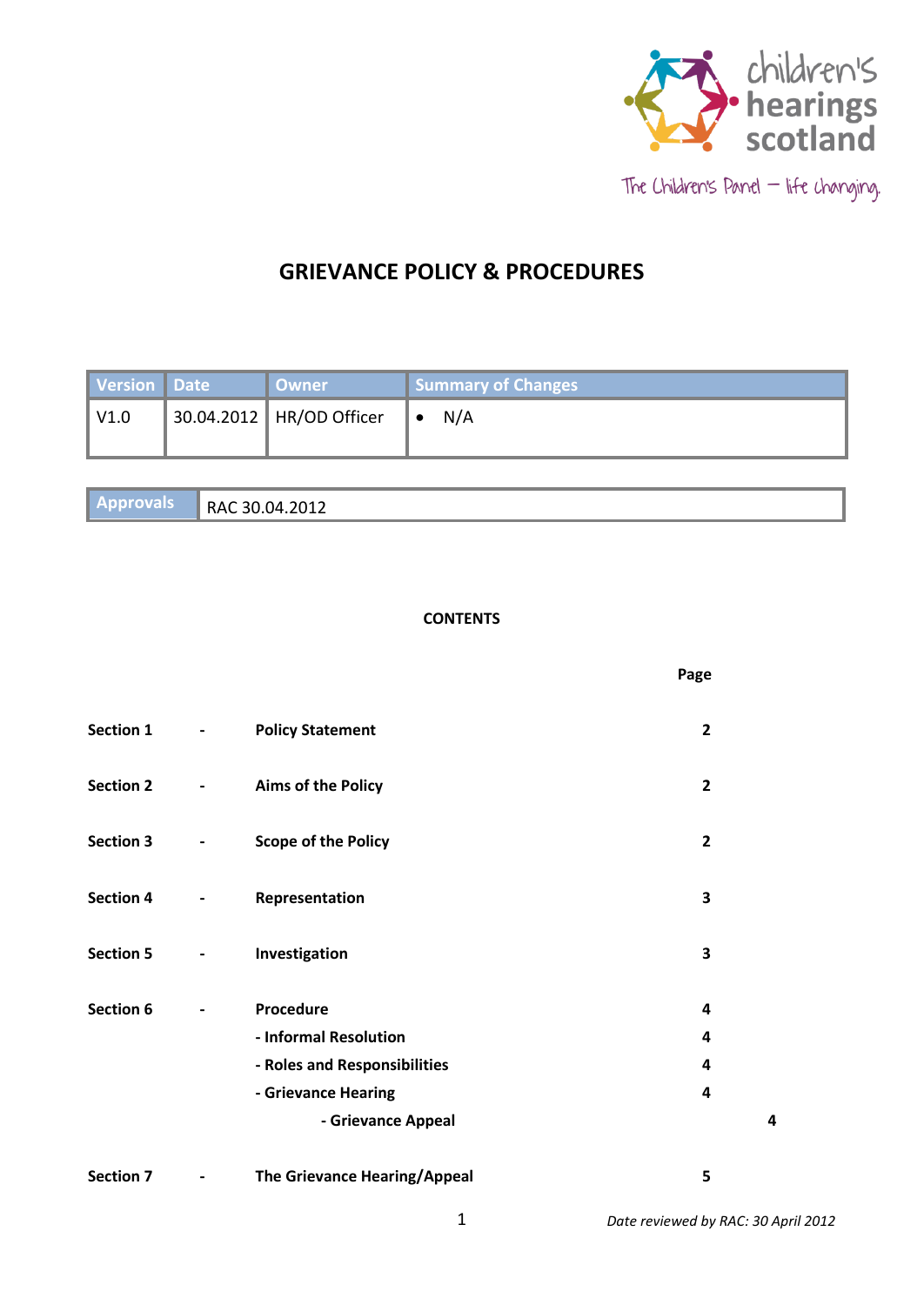|                   |                          | - Arranging a Grievance Hearing/Appeal<br>- Format of the Hearing/Appeal | 5<br>5 |
|-------------------|--------------------------|--------------------------------------------------------------------------|--------|
| <b>Section 8</b>  | $\blacksquare$           | <b>Senior Management Team</b>                                            | 6      |
| <b>Section 9</b>  | $\overline{\phantom{a}}$ | <b>Review</b>                                                            | 6      |
| <b>Appendix 1</b> | $\blacksquare$           | <b>Flowchart of Process</b>                                              |        |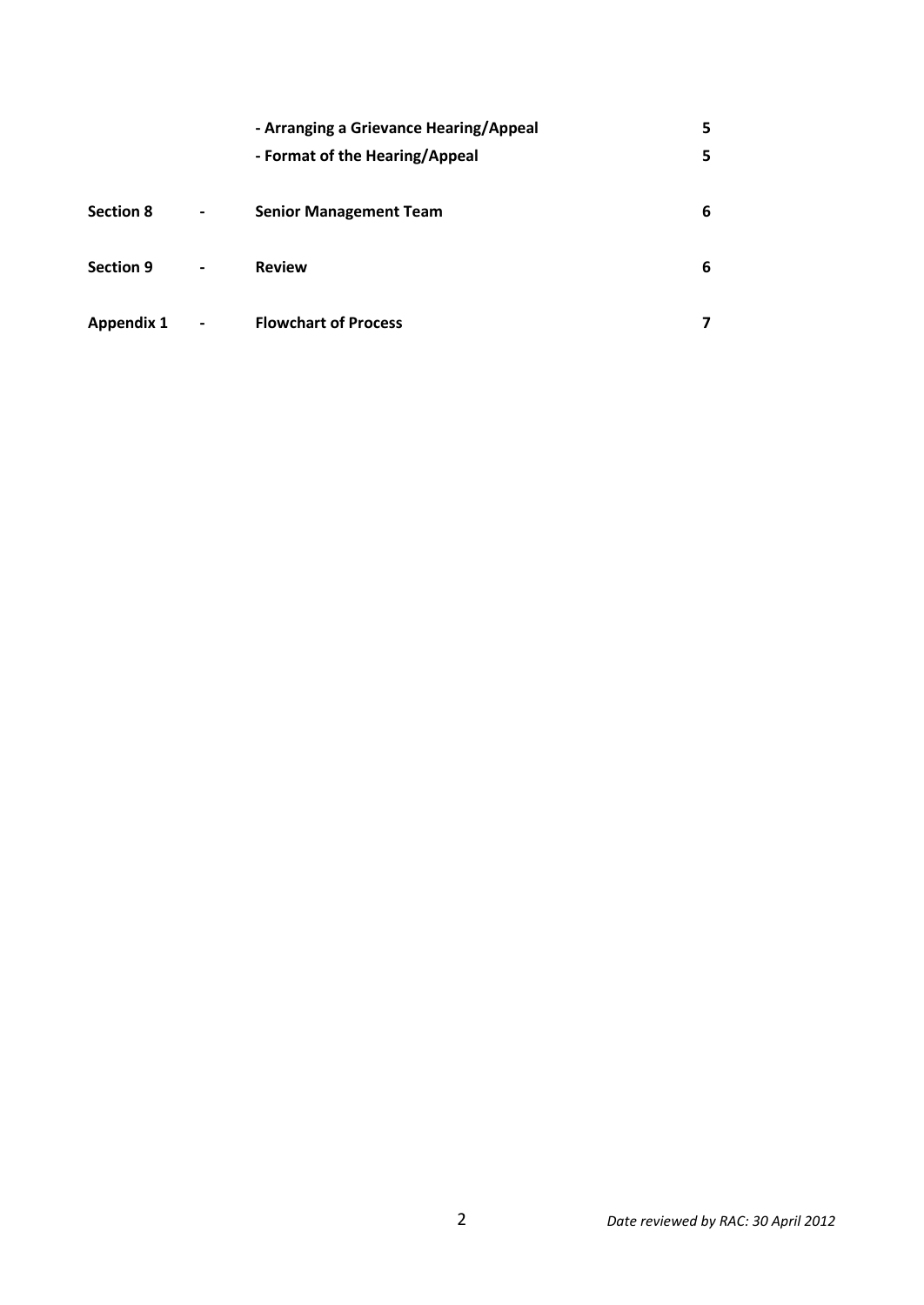# **1. Policy Statement**

- 1.1. CHS encourages open and honest communication at all levels. We recognise that there will be occasions when a member of staff may have complaints or concerns relating to their employment.
- 1.2. The Grievance Policy and Procedure aims to ensure the successful and timeous resolution of an employee's grievance.

# **2. Aims of the Policy**

2.1 The aims of this policy are to:-

- Provide employees who feel they have a grievance with a procedure for pursuing it in a systematic, efficient and effective manner;
- To provide fairness and consistency in the treatment of employees;
- To enable grievances to be resolved as quickly as possible, at the appropriate level of management and to the satisfaction of all parties;
- To comply with employment legislation, ACAS guidelines and best practice in employee relations.

#### **3. Scope of the Policy**

- 3.1 This Grievance Policy and Procedure is designed to address individual grievances. A group of employees who share a common grievance arising from the same circumstances can pursue a collective grievance either directly or via their staff representative on their behalf. It should be noted that there is no opportunity to raise the same grievance twice.
- 3.2 Where a formal grievance is registered, in the interests of good employee relations, no alterations will be made to the existing conditions of employment which gave rise to the grievance, or to the established working practices, until the grievance has been suitably resolved or the procedure has been exhausted. This is known as maintaining the status quo. However, in circumstances where the issue impacts on service users, the appropriateness of this arrangement will be discussed.
- 3.3 This procedure does not apply to complaints relating to:
	- organisational change, unless the outcome of such change infringes on the rights of an individual member of staff;
	- matters for which another specific procedure should apply e.g. Code of Conduct, Disciplinary Policy, Dignity at Work, Whistleblowing Policy etc..
- 3.4 Managers should generally deal with all issues raised whether or not a grievance is presented in writing. However, in order to progress a formal grievance, the employee must state the grounds of the grievance in writing. Managers are expected to deal with grievances sympathetically, promptly and fairly.
	- 3.5 Grievances raised will be assumed to be in good faith. Any grievance which is found to be malicious, false or vexatious may be regarded as a disciplinary matter and dealt with under CHS' Disciplinary Policy and Procedure.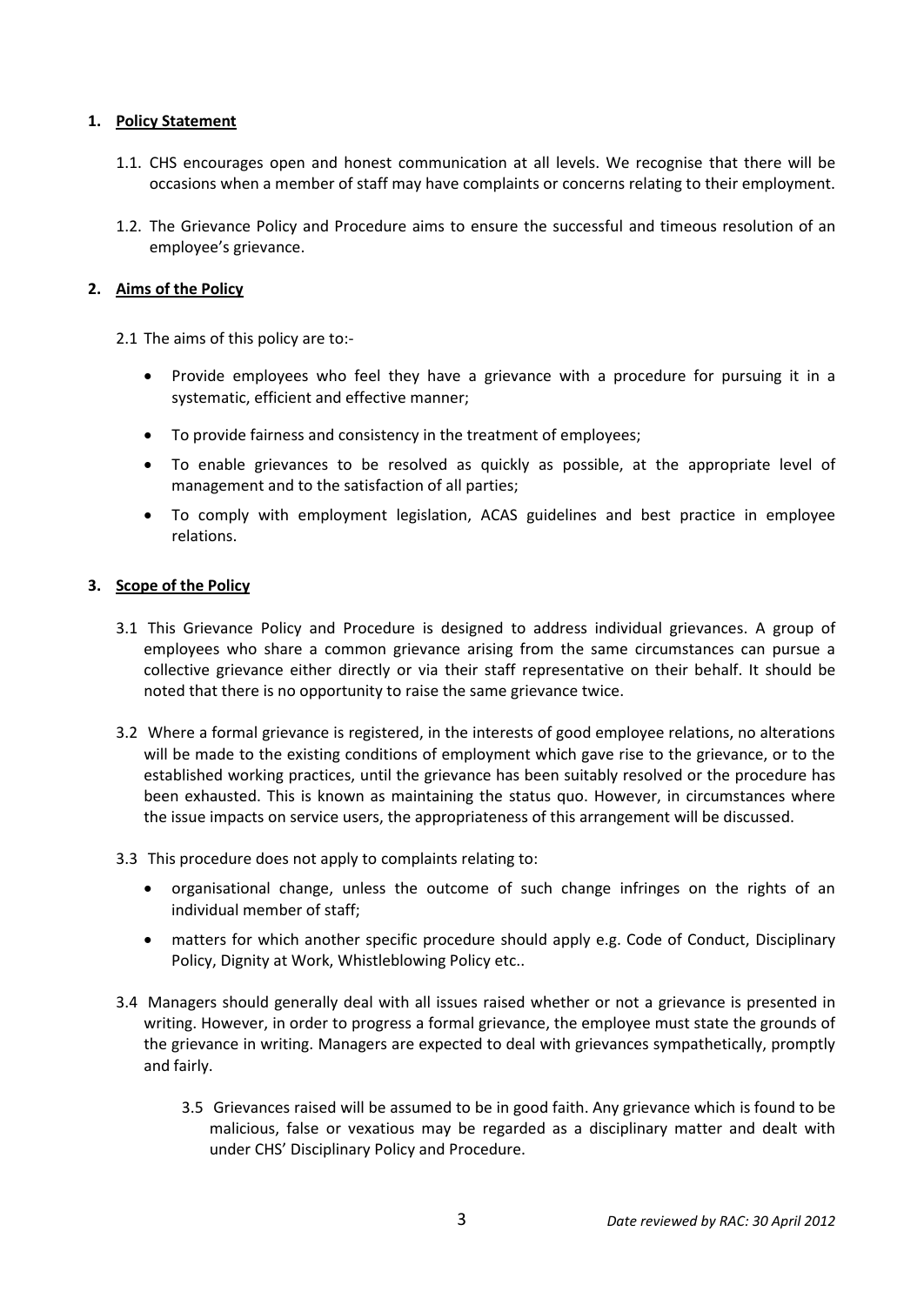# **4. Representation**

- 4.1 Employees have the right to be accompanied/represented during grievance proceedings. This applies to informal meetings, formal hearings and appeals. The companion can be an CHS colleague or staff representative. Although there is no specific right to be accompanied by a relative, it should be recognised that in some circumstances this may be appropriate. In all cases employees must be advised in writing of their right to representation.
- 4.2 The HR Shared Services is available to provide staff and managers with broad guidance and assistance to help create amicable resolutions to grievances at the informal stage. An HR Business Partner will attend all formal Grievance Hearings and Appeals to support and provide advice to management. Where possible, a different member of HR Shared Services will be assigned to each stage helping to ensure objectivity.

# **5. Investigation**

- 5.1 The first stage of a grievance normally occurs when a matter of concern is brought to the attention of the line manager by the employee, formally or informally. The line manager, with advice from Human Resources, will then need to determine whether an investigation is appropriate. In more straightforward cases where the issue is clear-cut, an investigation into the grievance may not be required.
- 5.2 Where an investigation is necessary, two investigating officers will be appointed to begin a formal investigation as soon as possible: generally, the line manager will be responsible for conducting the investigation, together with an HR representative or another independent manager. The relevant facts should be gathered as early as possible, including any relevant documentation and, where appropriate, statements from all parties involved. This process should be carried out as quickly and confidentially as circumstances permit. On completion of the investigation, the manager will produce a written investigation report outlining the facts and the recommendations. The investigation will allow the manager to determine whether he/she can resolve the matter informally or whether a more formal approach is appropriate.
- 5.3 In some cases, if an investigation is not carried out at the informal stage, it may be necessary before a formal hearing can proceed. Full information on conducting an investigation can be found in the Manager's Guide to Conducting an Investigation.
- 5.4 The following options may be considered as possible outcomes of the investigation:
	- Resolve the matter informally the manager should advise the employee of their view, and propose an appropriate resolution. The employee should be advised of how to progress to a formal stage if the matter is not resolved to their satisfaction, that is, to submit the grievance in writing as detailed below.
	- **•** Recommend mediation this may be appropriate where the matter concerns relationships with colleagues, such as a clash of personalities. Trained mediators are available to CHS and arrangements for mediation can be progressed through the HR Shared Services.
	- Arrange a grievance hearing following the investigation the manager may conclude that the matter cannot be resolved informally and a formal grievance hearing is the appropriate way to address the matter.

In all cases, following an informal approach, the manager should advise the employee, together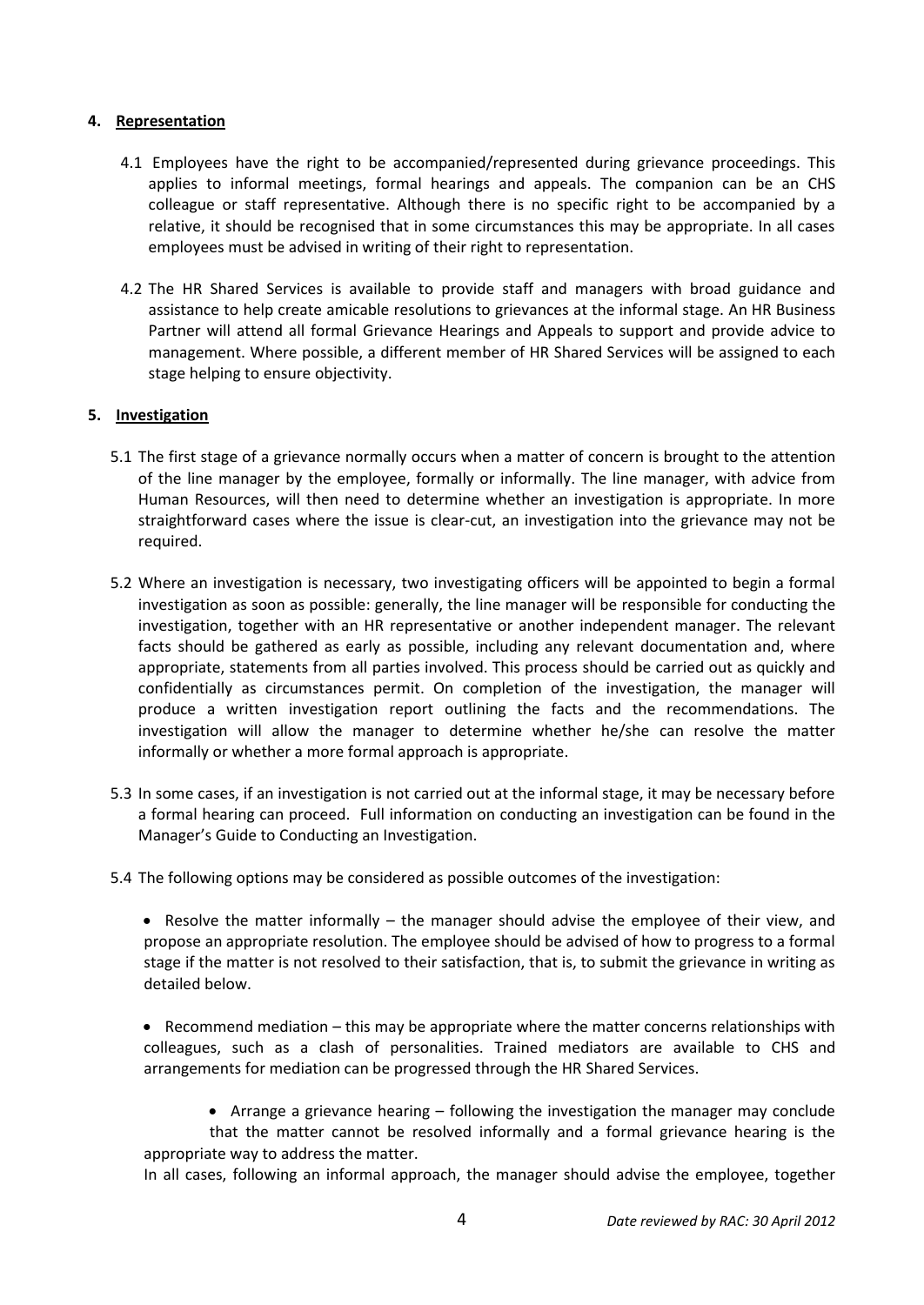with any other parties involved in the investigation, what the next stage will be.

# **6. Procedure**

# **6.1 Informal Resolution**

In the first instance, the employee should discuss the matter informally and directly with their line manager. This can be done verbally or in writing. If the grievance relates to their immediate line manager then the employee should refer the matter to the next level or other appropriate manager. In many cases complaints and grievances are resolved informally with the employee's line manager without the need for formal proceedings. Addressing a grievance in an informal manner encourages effective management and good communication between the employee and the line manager.

The manager will attempt to resolve the grievance informally through discussion with the employee, and verbally advise the employee of the decision within 5 days of the matter being brought to their attention. If the grievance is not resolved on an informal basis the employee can progress to the formal grievance procedure.

# **6.2 Roles and Responsibilities**

Grievances should ideally be resolved at the lowest level of management. Where the matter concerns the immediate line manager, the employee should direct the grievance to the next level of manager. In all cases, managers must consult Human Resources for advice before any action is taken.

|          | <b>Informal Approach</b> | <b>Grievance Hearing</b> | <b>Appeal Hearing Chaired</b><br>bv |  |
|----------|--------------------------|--------------------------|-------------------------------------|--|
|          | Τo                       | <b>Chaired by</b>        |                                     |  |
|          | Line Manager             | Director                 | <b>Chief Executive</b>              |  |
| Director |                          | Independent Director     | <b>Chief Executive</b>              |  |

A summary of most common roles and levels of responsibility is outlined below:

# **6.3 Grievance Hearing**

If despite any attempt to resolve the grievance informally, the employee remains dissatisfied, the employee should submit the grievance in writing to the next level or other appropriate manager, stating the grounds of the grievance and the resolution sought. The formal grievance should be submitted within 5 working days of the informal decision. The employee may find it useful to discuss their grievance with a staff representative prior to submission.

The appropriate level of manager will acknowledge receipt of the grievance and arrange for a formal Grievance Hearing within 10 working days of receiving the letter. Depending on the circumstances it may be necessary for an investigation to be carried out prior to the formal hearing, as outlined in Section 5 above. The employee should be advised in writing if this is the case. See Section 7 below for further information on arranging a hearing.

The outcome of the hearing shall be confirmed in writing by the manager within 5 working days of the hearing. The letter will indicate who the employee should write to if they wish to appeal the matter further, within 10 working days from the date of notification. The manager may decide to meet the aggrieved parties to discuss the decision in person and any outcomes.

# **6.4 Grievance Appeal**

If the employee is dissatisfied with the outcome of the Grievance Hearing, they have 10 working days from receipt of the written outcome to submit an appeal against the decision to the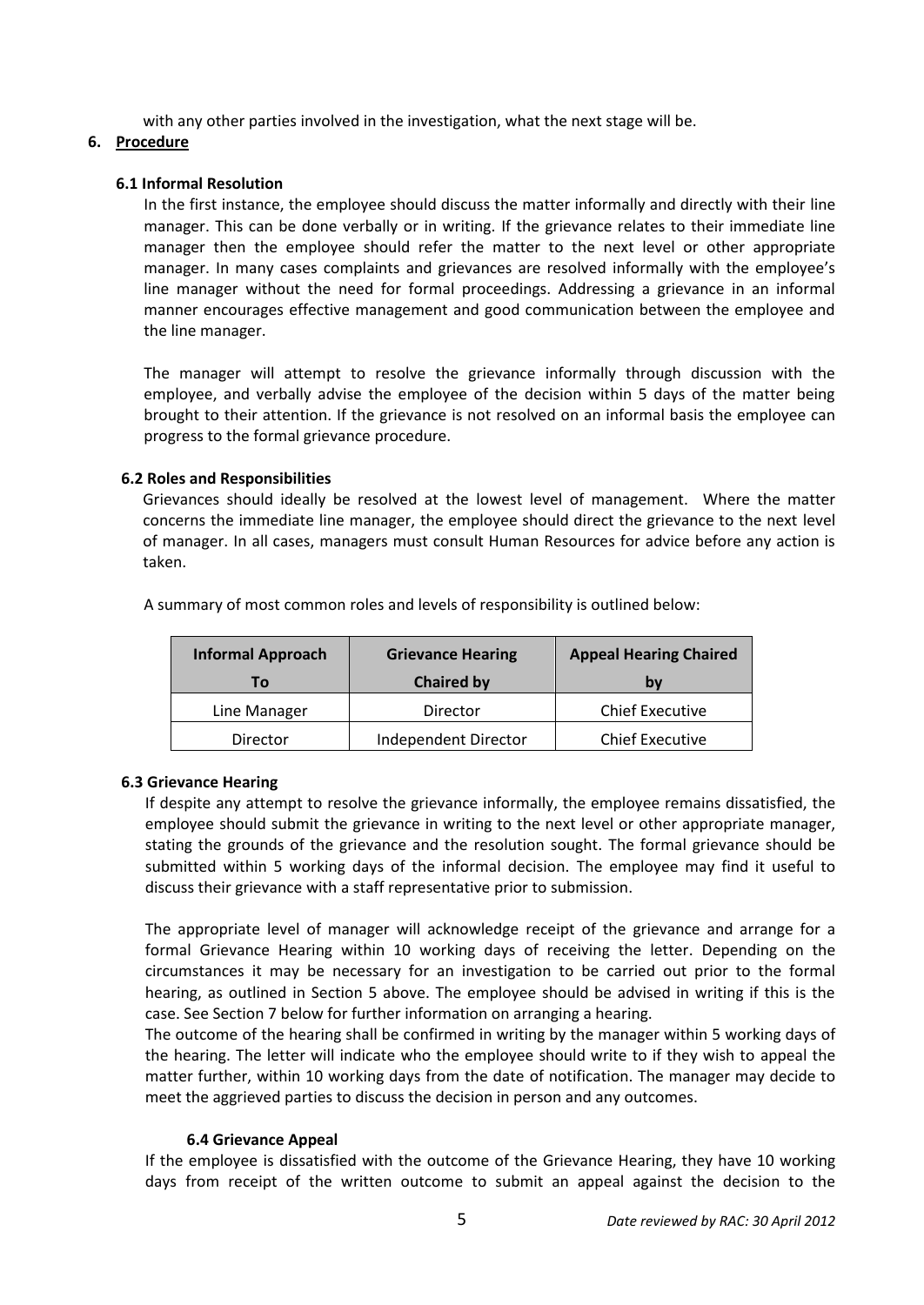appropriate manager, again stating the grounds for the grievance and the resolution sought. Any appeal submitted after the deadline will not be considered, except in exceptional circumstances.

The Chair of the Appeal shall convene an Appeal Hearing within 20 working days of receipt of the letter intimating appeal.

The outcome of the Appeal Hearing shall be confirmed in writing by the Chair of the Appeal within 5 working days and they may decide to meet the aggrieved parties to discuss the decision in person and any outcomes.

There is no further right of appeal beyond this stage.

#### **7. The Grievance Hearing/Appeal**

#### **7.1 Arranging a Formal Grievance Hearing/Appeal**

Following receipt of a formal grievance or appeal in writing, the appropriate manager should make arrangements for a Grievance Hearing to be held within 10 working days or an appeal to be held within 20 days. The employee should be notified in writing of:

- the time, date and venue;
- the name and job title of the chairperson
- the grounds of the grievance as submitted by the employee;
- who will attend to present management's case and who will be present as an adviser to the chairperson
- that witnesses may be present to give evidence;
- the right to call witnesses or submit statements or other documents in support of the grievance;
- the right to be accompanied/represented at the hearing.

Where it is not possible to meet within 10 working days of the grievance being submitted, for example due to annual leave, sickness or representation for either party, the timescale may be extended by mutual agreement to the nearest suitable date.

The manager convening the Hearing is responsible for writing to the employee and arranging a suitable venue. Ideally the venue should be private and free of interruptions, and separate rooms should be available for the employee and management representatives in case of an adjournment. The employee and the manager (who will present Management's case) are each responsible for contacting any witnesses they wish to call during the hearing. Where witnesses are employees of CHS they will be granted time off with pay to attend, but must advise their line manager in advance.

#### **7.2 Format of the Hearing/Appeal**

It is important that the hearing should be conducted in as relaxed a manner as possible as it can be a difficult experience for all participants. The Chairperson should open the hearing, introducing all parties and explaining everyone's role. If the employee does not have a representative present, the Chairperson should confirm the employee understands their right to representation, and if necessary, adjourn to allow a representative to be arranged.

The format is as follows:

 The Chairperson will invite the employee or his/her representative to present the case, outlining specifically the reasons for the grievance/appeal. Witnesses can be called or witness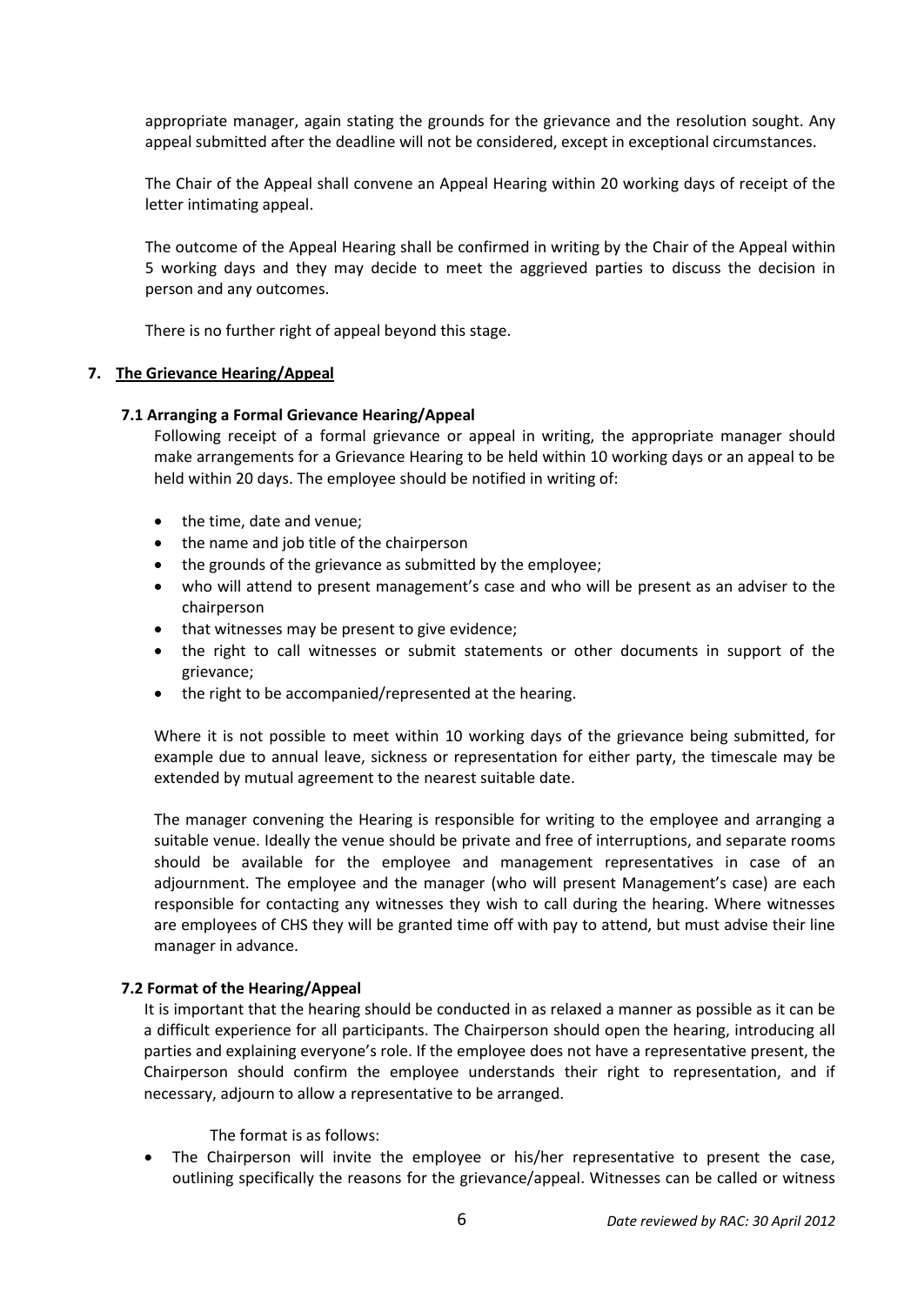statements produced to support the employee's case.

- The management representative may then ask questions and the Chairperson and HR representative may ask questions or seek clarification.
- The Chairperson then invites the management representative to put forward any case, calling witnesses or submitting witness statements as required.
- The employee or his/her representative may then ask questions and the Chairperson and HR representative may ask questions or seek clarification.
- Employee or representative presents a summary of their case.
- Management representative presents a summary of their case.
- The Chairperson summaries the hearing if required, and the hearing is then adjourned to allow the Chairperson to come to a decision. Employee, representative and management representative leave the room.
- Chairperson considers the decision with advice from the HR representative.
- If any new facts emerge during the hearing, the Chairperson may stop the hearing and request further investigation if this is required.
- All parties are invited to return and the decision is given, providing an explanation of why the decision has been reached. The decision is then confirmed in writing within 5 working days. If more time is required to reach a decision, the employee will be advised of this, and the decision confirmed in writing. In all cases, the decision should be provided in writing within 5 working days, together with confirmation of any further right of appeal and the process to be followed.

#### **8. Senior Management Team**

- 8.1 The Grievance procedure applies to all employees of CHS. If a grievance is raised by a Director, the matter should be referred in the first instance to the Chief Executive who will make the appropriate arrangements for investigation and/or informal resolution if possible. If the grievance involves the Director, the matter should be referred to an independent Director or Chief Executive.
- 8.2 If the Director remains dissatisfied following an attempt to resolve the complaint, the matter will be referred to the Chief Executive for a formal hearing. Any subsequent appeal will be heard by the Chair of the Board.
- 8.3 If the grievance is raised by the Chief Executive, then the Chair of the Board will make the appropriate arrangements for investigation and/or informal resolution if possible. If the Chief Executive remains dissatisfied following an attempt to resolve the complaint, the matter will be referred to the Chair of the Board for a formal hearing. Any subsequent appeal will be heard by two members of the Audit Committee.

# **9. Review**

9.1 This policy will be reviewed by the Director of Finance and Corporate Services regularly to ensure continued compliance with legislation and best practice. CHS or staff representatives may propose amendments at any time by writing to the Director of Finance and Corporate Services.